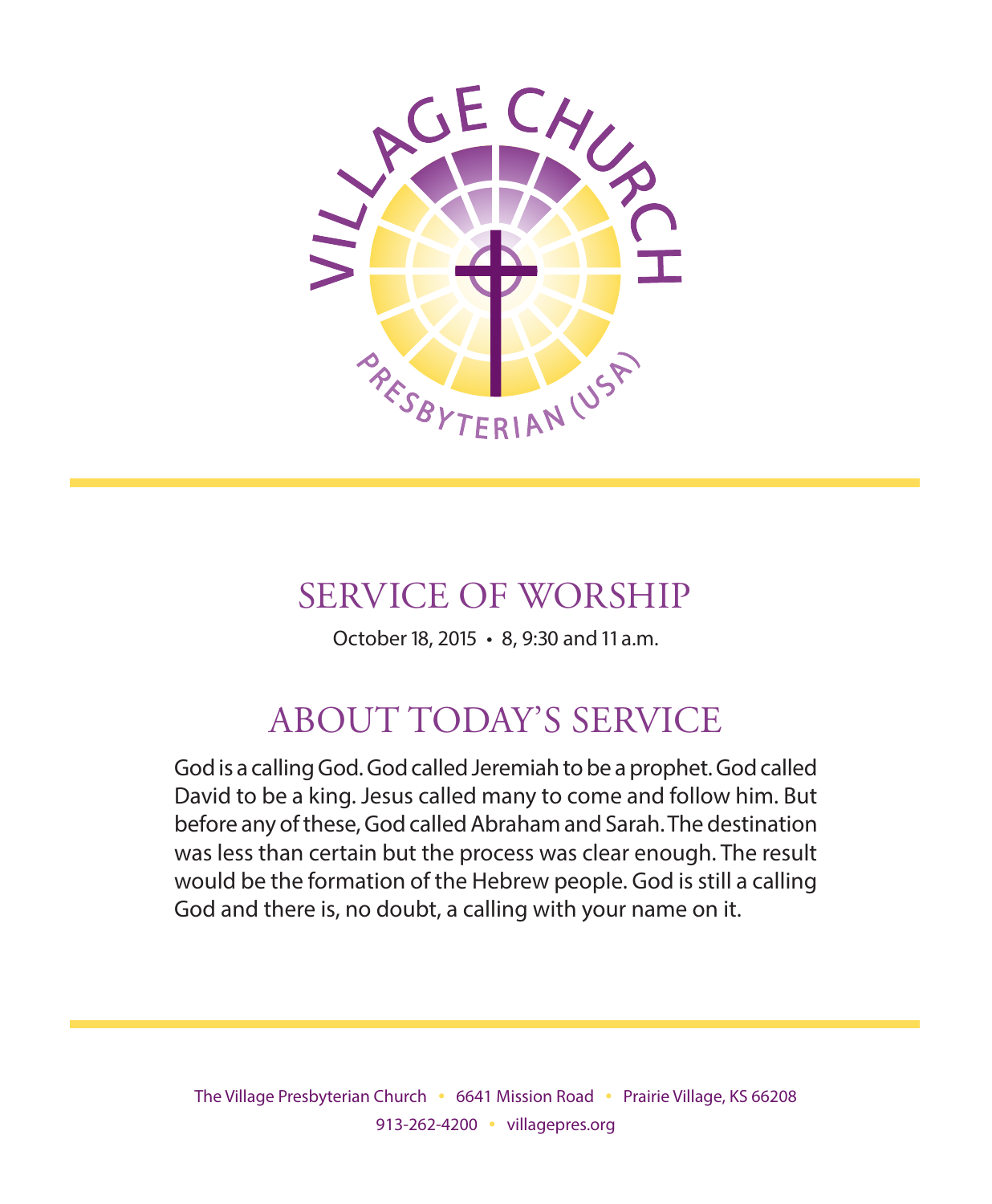### Prelude

# orshi<sub>l</sub> )

Rev. Jenny McDevitt ˙.

God called Abraham to leave his homeland and father a new nation, œ and called Moses to lead his people through the wilderness. ˙.

## **God called Mary to give birth to Love Incarnate,<br>end called Paul to tall about Jesus in a wouthot is and called Paul to tell about Jesus in a way that would change our hearts.**<br>God called Martin Luther to teach us about grace, lled Paul to tell about Jesus in a way that would change

GOD'S PEOPLE GATHER

and called Martin Luther to teach us about grace,<br>God called Martin Luther to teach us about grace, and called Martin Luther King, Jr. to dream.

### **God called John Calvin to show us new ways to read the bible, and called Margaret Towner and Rachel Henderlite to preach with alto voices.**

God called Bob Meneilly to build this church, and God is calling you.

\*Hymn *The Lord Is God*  AZMON The Lord Is God 63 and 19 and 19 and 19 and 19 and 19 and 19 and 19 and 19 and 19 and 19 and 19 and 19 and 19<br>The Lord Islam Islam Islam Islam Islam Islam Islam Islam Islam Islam Islam Islam Islam Islam Islam Islam Islam

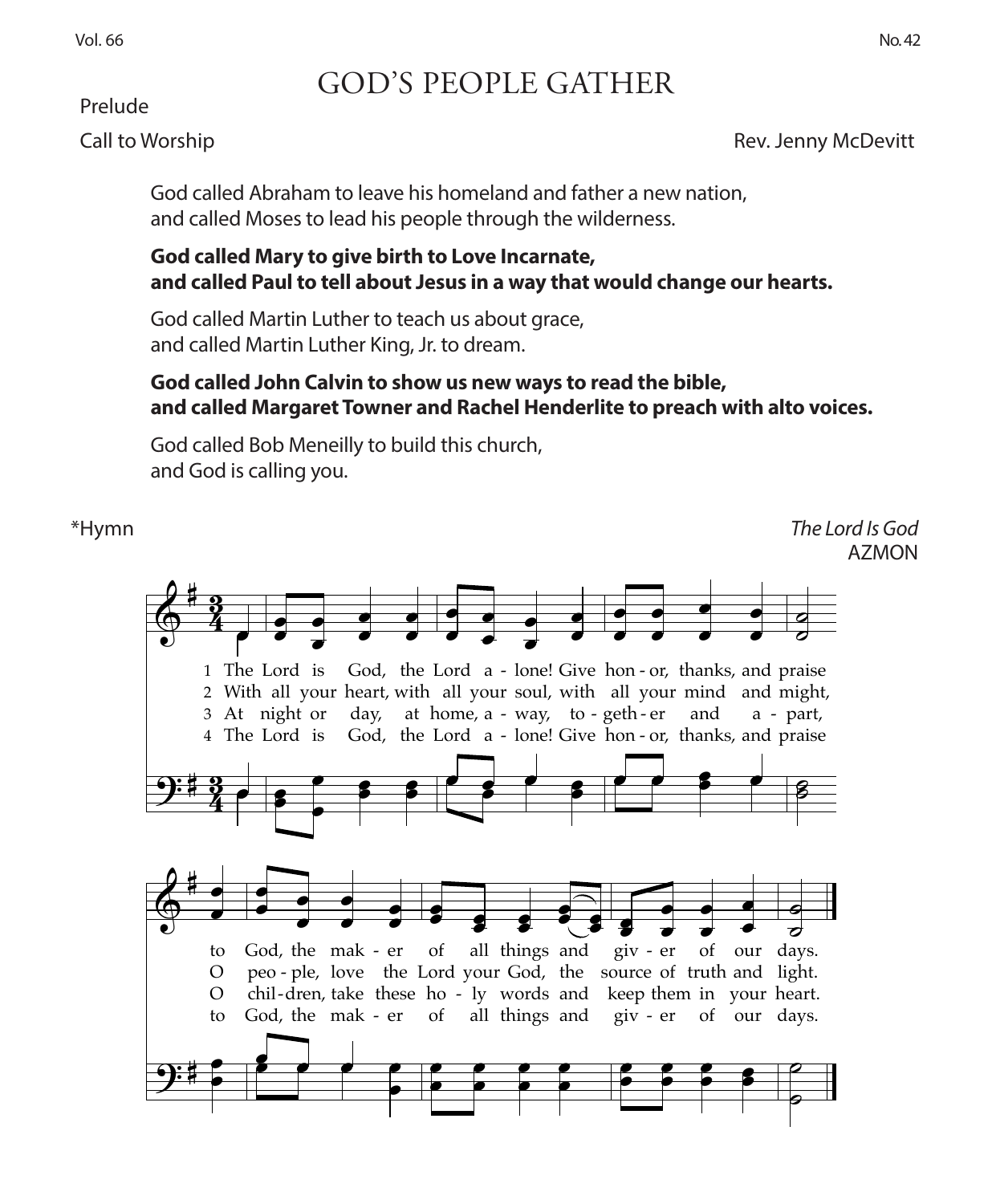\*Prayer of Confession and Assurance of God's Grace

Loving God, forgive me, for I have not trusted your voice. I have been convinced of my inadequacy. This impacts my neighbor. I have been afraid of failure. This wounds the world. I have not recognized the gifts you have given me, or the grace you have offered me. This breaks your heart.

**Whatever you have done, whatever you have failed to do; whoever you are, whoever you may one day still become; God forgives you and God accepts you.**

**You are loved unconditionally by the one who calls you into life.**  Thanks be to God.

**Loving God, forgive us, for we have not trusted your voice.** We have been convinced of our inadequacy. This impacts our neighbors. **We have been afraid of failure. This wounds the world.** We have not recognized the gifts you have given us, or the grace you have offered us. This breaks your heart.

whatever you have done, whatever you have failed to do;<br>whoever you are, whoever you may one day still become; Whatever you have done, whatever you have failed to do;<br>whoever you are, whoever you may one day still become; Find the youth of the state of the state of the State of the State Code<br>
155 You are loved unconditionally by the one you.

God forgives you and God accepts you.<br>You are loved unconditionally by the one who calls you into life. *Jubilate Deo*

### rou are loved uncond<br>**Thanks be to God. Amen.** a antendationally by the one time calls you in<br>d. Amen. 2

 $\ddot{a}$ 

\*Response *Raise a Song of Gladness* ˙ Ó earth. JUBILATE DEO

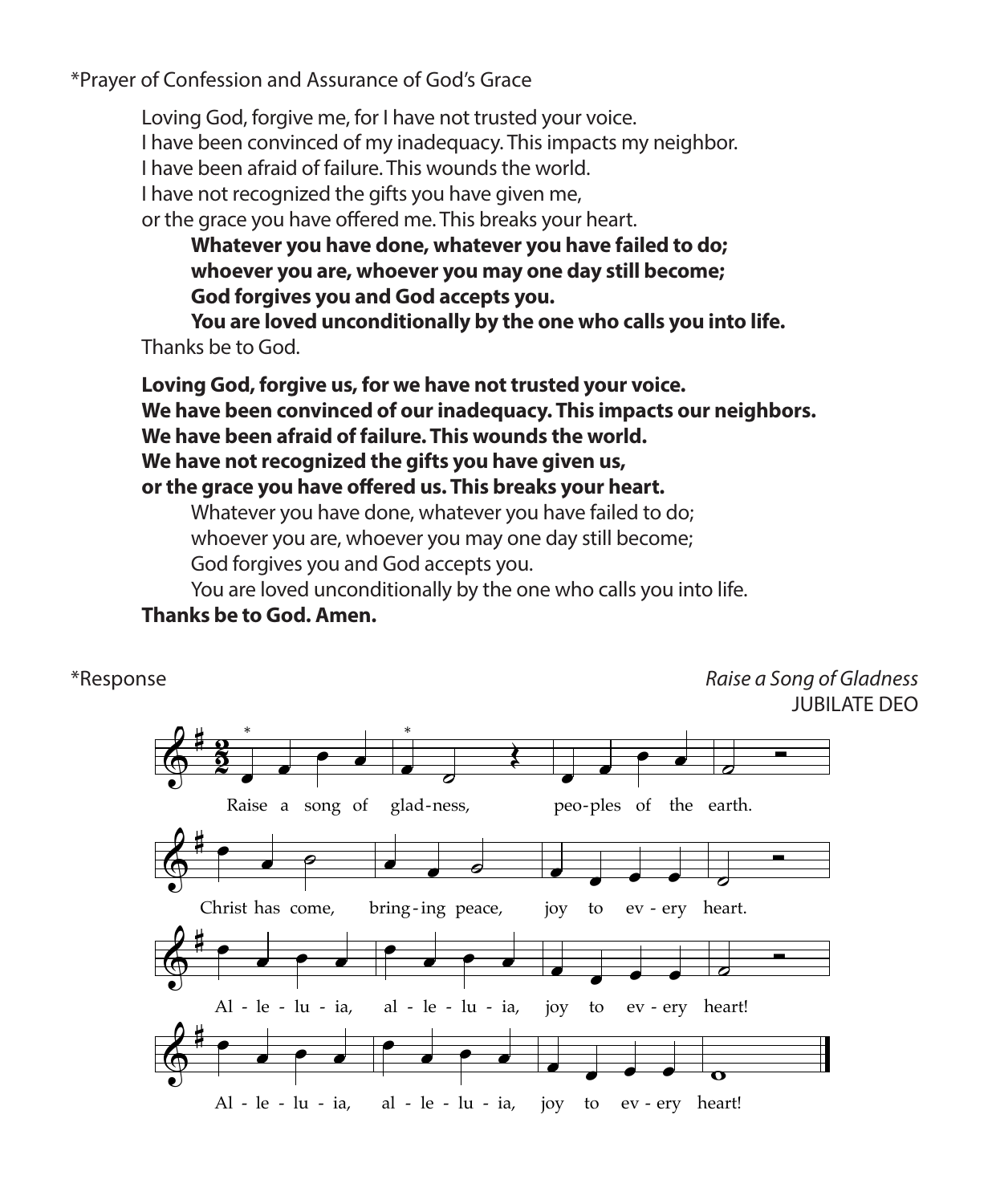\*Passing of the Peace

Words of Welcome

# PROCLAMATION OF THE WORD

Call to Prayer

Come and Fill Our Hearts CONFITEMINI DOMINO



Prayers of the People and the Lord's Prayer

Our Father, who art in heaven, hallowed be thy name. Thy kingdom come, thy will be done, on earth as it is in heaven. Give us this day our daily bread; and forgive us our debts, as we forgive our debtors; and lead us not into temptation, but deliver us from evil. For thine is the kingdom and the power and the glory, forever. Amen.

**Musical Offering** 

Deep River Traditional spiritual, arr. by Matthew Culloton; Village Choir

Prayer for Illumination Bruce Williams (8 a.m.), Kevin Hennessy (9:30 a.m.), Ruth Johnson (11 a.m.)

Scripture Reading

Genesis 12:1-3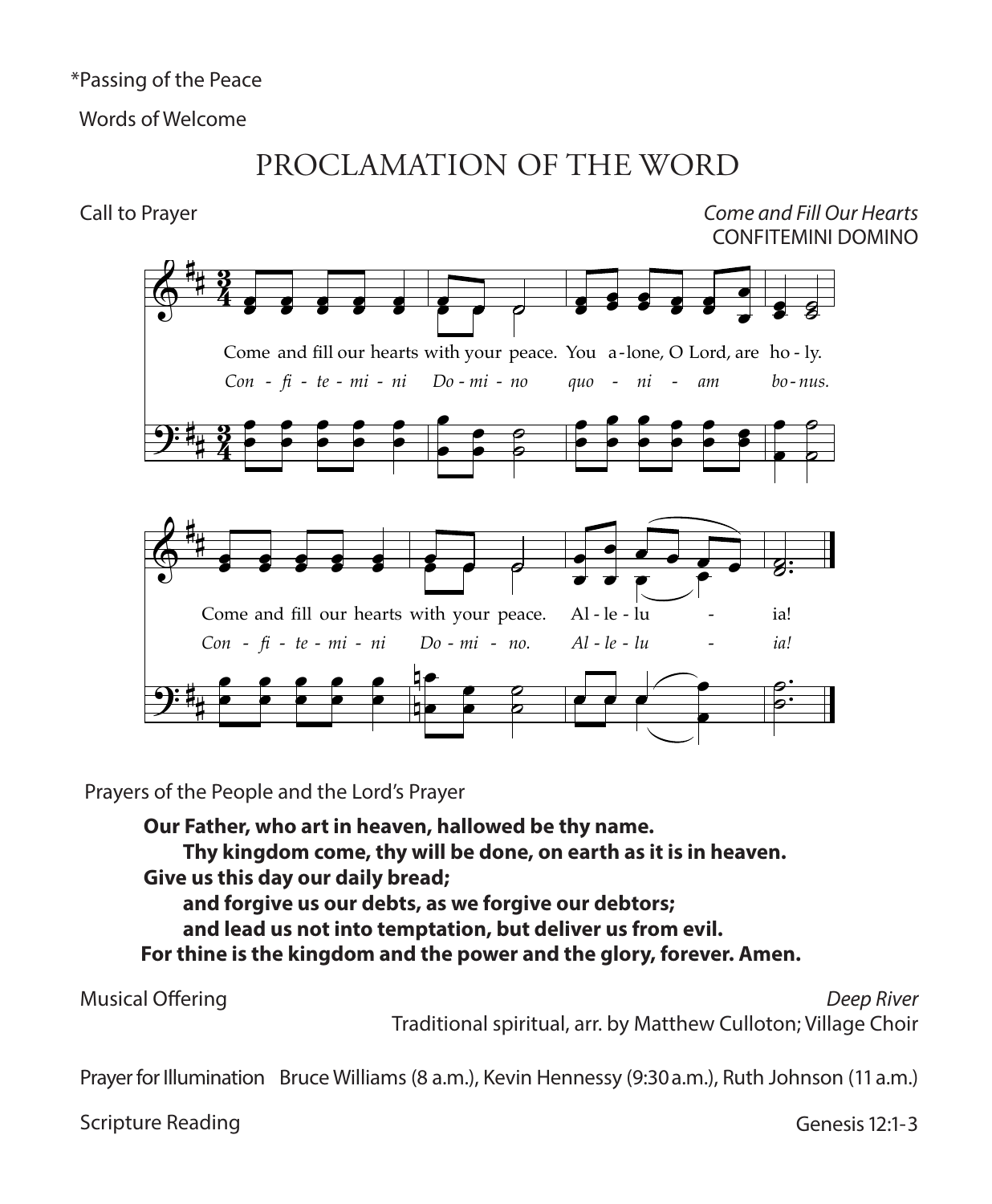## RESPONSE TO THE WORD

\*Hymn

To Abraham and Sarah **II ANFYLLIN** 

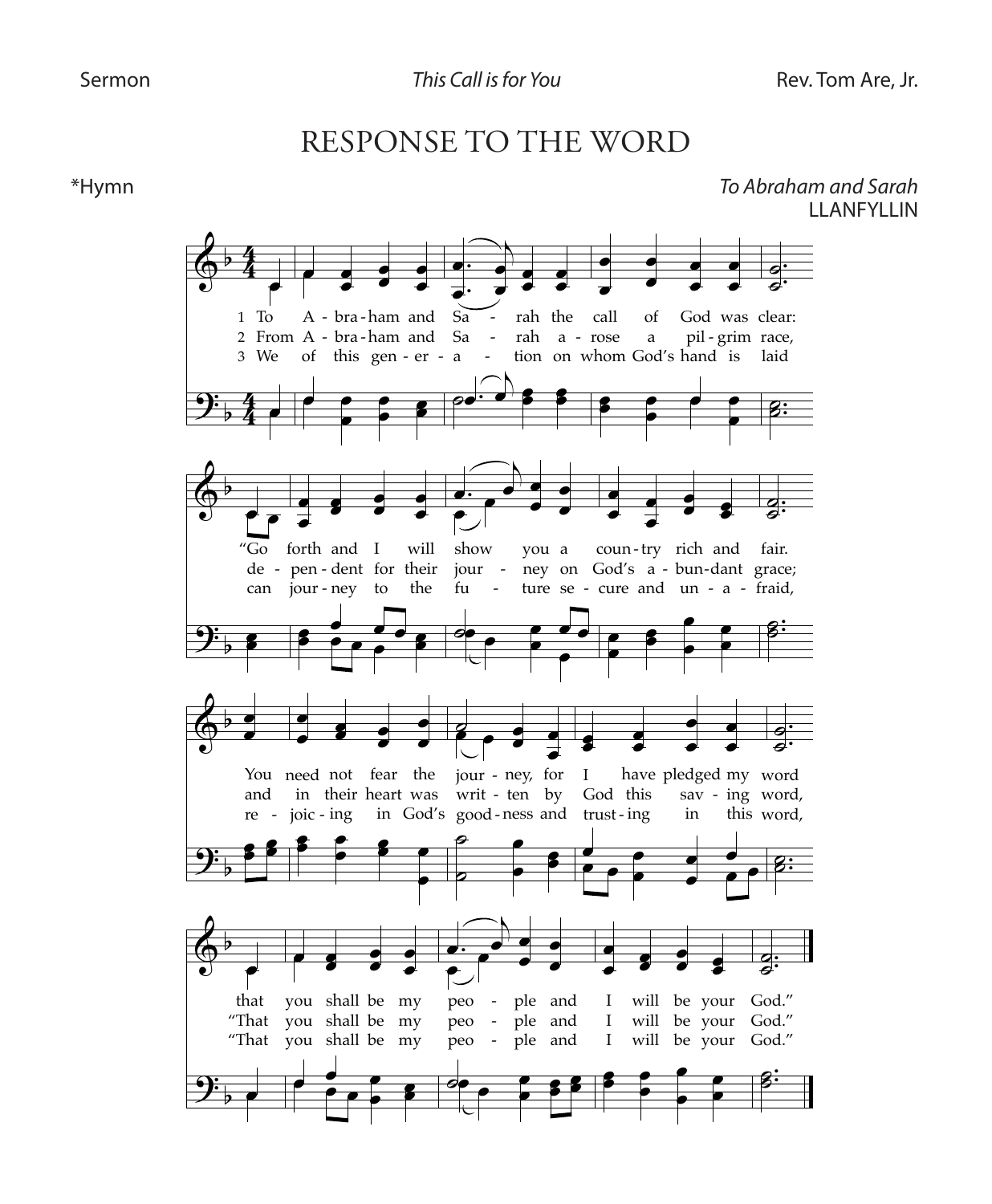Offertory *Seize the Day* (8, 9:30 a.m.) by: Carolyn Arend; Greg Gagnon and Elisa Bickers

*Come Christians, Join to Sing* (11 a.m.) Cuban folk melody, arr. by Hal Hopson; Village Voices and Morning Stars Children's Choir

\*Response *Doxology* OLD HUNDREDTH

### **Praise God from whom all blessings flow; Praise Christ, all people here below; Praise Holy Spirit evermore; Praise Triune God, whom we adore. Amen.**

### \*Prayer of Dedication

\*Hymn *Be Thou My Vision*  SLANE

> **Be thou my vision, O Lord of my heart; naught be all else to me, save that thou art; thou my best thought, by day or by night, waking or sleeping, thy presence my light.**

> **Riches I heed not, nor vain, empty praise; thou, mine inheritance, now and always; thou and thou only, first in my heart, High King of Heaven, my treasure thou art.**

**High King of Heaven, my victory won, may I reach heaven's joys, O bright heaven's Sun! Heart of my own heart, whatever befall, still be my vision, O Ruler of all.**

\*Benediction

\*Response **Bless the Lord, my soul, and bless God's holy name. Bless the Lord, my soul, who leads me into life.**

### \*Postlude

\**All who are able may stand ©* A-705103 for all hymns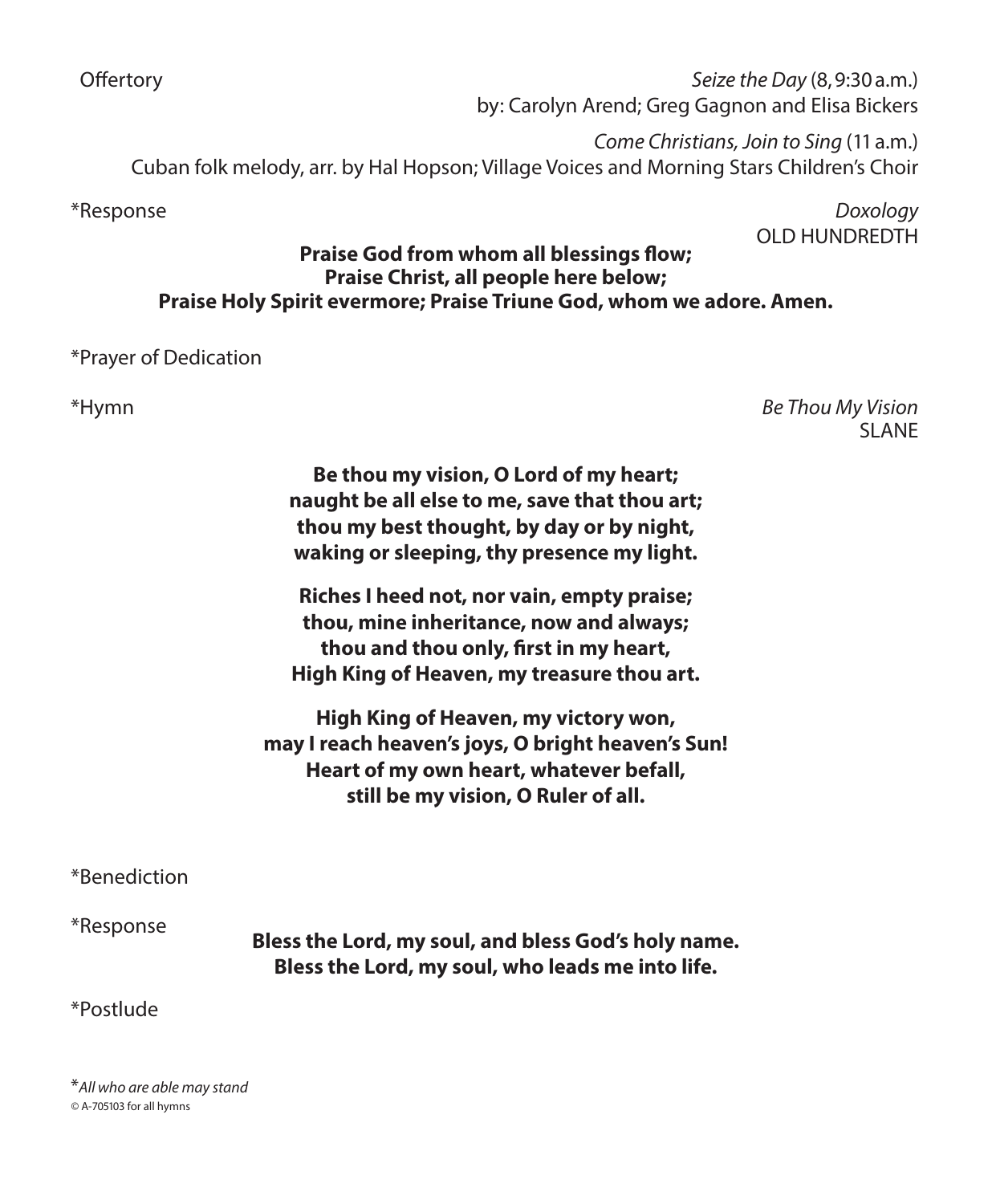## THE CHURCH'S BOOK (Week of October 19, 2015)

The following are daily Bible readings offered for your own personal devotion. You are invited to read the text, think about the reflection and questions and allow these to lead you in a time of prayer. Pray for your own journey of faith. Pray for Village Church and our mission. Pray for God's world.

If you have had a relationship struggle through injury, you understand the importance of this passage. The text is about worship: bringing your gift to the altar. It demonstrates that how we relate to our neighbors is a matter of worship. Doing all we can to ensure right relationships is a gift we bring to God's altar. Who has shown you care for relationships?

### **Tuesday, Oct. 20 Psalm 138**

The Psalms are filled with thanksgiving, as is this one. Take time to reflect on your reasons to be grateful. The interesting thing is this: the practice of giving thanks to God can actually make us more grateful people.

### **Wednesday, Oct. 21 Matthew 5:38-48**

Perfect? This does not mean "free from mistake" but rather "devoted to God's purposes." Those who attack us or are seen as our enemies can influence us—we may react like them. Jesus calls his followers to live as God's children in every circumstance. Think of your most difficult life circumstance. What would it mean to remember that you belong to God even in that circumstance?

### **Thursday, Oct. 22 Luke 4:14-30**

Luke tells us that this was Jesus' first sermon. Those who heard it loved it (v22) but they also hated it! What do you like most about the Christian faith? What do you find most difficult?

### **Friday, Oct. 23 Luke 5:1-11**

Peter had the best day possible for a fisherman. It was on this day, the best day Peter could imagine, that he learns God has bigger plans for his life. How big are your plans?

### **Saturday, Oct. 24 Psalm 119:105-114**

The Psalmist says, "I do not forget your law." Every day we make decisions…most of them small. All of them matter to God. This is good news, for it means our lives matter to God. When we know that our lives matter to God (like parents care about how our children live…love always cares!), it is then that we want to remember God's law, or God's purpose for us. Remembering God's purposes for our lives becomes a gift we give to God.

### **Monday, Oct. 19 Matthew 5: 21-26**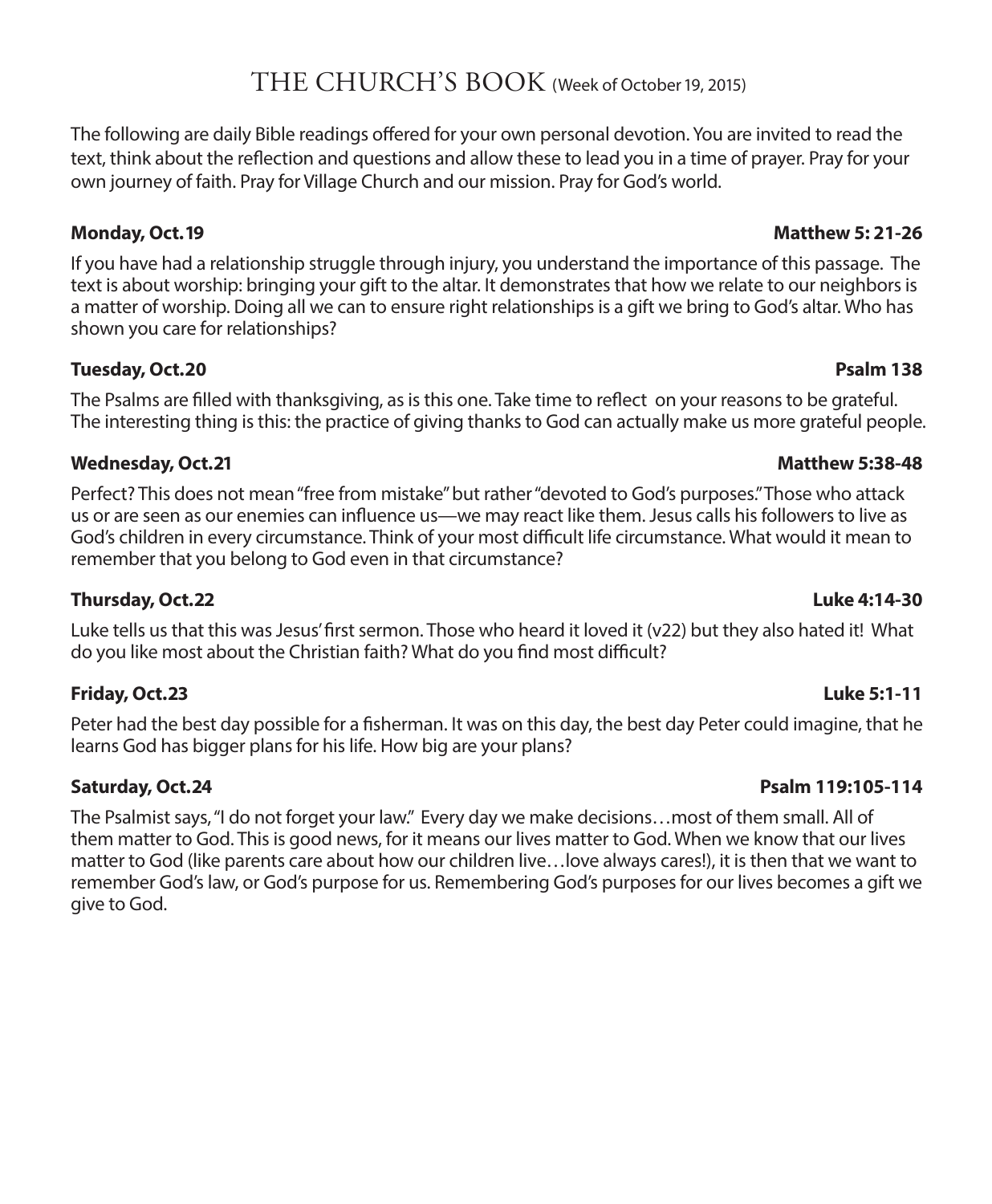# TODAY AT VILLAGE

**WELCOME TO VILLAGE CHURCH!** Please join us every week. Coffee and lemonade are available in Rooms 232 and 233 following worship services.

**ANNOUNCING OUR NEWEST LITTLE MEMBERS OF THE FAMILY OF FAITH** - The roses on the communion table announce the birth of our newest members in our family of faith: Logan Christopher Heinrich (Josh and Joey Heinrich, parents); Broderick Davis Dercher (Jessica and Tom Dercher, parents); and John Warren Gamble (Lindsay and David Gamble, parents). If you are a member of Village and have a new baby, share the excitement with us. Call 913-671-2359 or 913-671-2355. A rose will be placed on the communion table in honor of these precious children of God.

**FLU SHOTS** will be given from 9-11 a.m. today in Room 233. Most insurance is accepted.

**FALL FOOD TRUCK FESTIVAL TODAY FROM 5-7 P.M.** – Please join us in the south parking lot this afternoon for the first Fall Food Truck Festival. Choose from four amazing food trucks and enjoy live music from The Prairie Earth Ensemble. Bring your family, friends and neighbors and your lawn chairs. Village will provide the drinks. This event is sponsored by the Connectional Ministries Committee.

**WORSHIP BAGS** are available for children to use as tools in worship. At the end of the worship service, please return the bags to the baskets located near the exit.

# CHILDREN AND FAMILY MINISTRY

**PRESCHOOL CHURCH SCHOOL** - Parents may check in their preschool age child on the first floor in the Preschool wing. Church school classes are available 9:30 a.m and 11 a.m.

**K-1ST GRADE** - Kindergarten meets in Room 311. 1st Grade meets in Room 303. 9:30-10:30 a.m. **2ND-5TH GRADES** - Sign in elementary (2nd-5th) aged students on the 3rd floor. Check the large bulletin boards located in the Children and Family wing for each grade's class location. 9:30-10:30 a.m.

**CLUB V6 (6TH GRADE)** - Fun and relevant discussions for today's 'tweens. 9:30-10:30 a.m. in Room 302.

## ADULT EDUCATIONAL MINISTRY

### **VILLAGE TALK**

**Oct. 25 Rev. Brian Ellison will host former Senator John Danforth** talking about his new book *The Relevance of Religion: How Faithful People Can Change Politics*. Michael Gerson, a *Washington Post* columnist, writes, *"The Relevance of Religion* summarizes the lessons of a life of service, and makes an urgent plea for the humane values that often come from faith. It is an admirable book rooted in an admirable life." **6:30-8 p.m. in Friendship Hall.**

**Sermon Conversations -** Have you ever wished for an opportunity to talk with friends about one of Tom Are's sermons? If so, this class is exactly what you've been waiting for. Each 50-minute class will view a sermon from the church's sermon archive, followed by time for discussion facilitated by a host couple. **Led by Rex and Arlene Raudenbush. 5-6 p.m. Wednesdays, now-Oct. 28, in Room 232.**

**Last Acts of Love** - Navigating through the various aspects surrounding death can be difficult, and sometimes intimidating. This four-week series will help you and your family with conversations about endof-life issues. **Taught by Rev. Jenny McDevitt. 6:30-8 p.m. Wednesdays, Oct. 21-Nov. 18, in Room 126**.

**Day Trip to The Robert J. Dole Institute of Politics – Lawrence, Kansas** - The Dole Institute celebrates public service and promotes civil discourse and the legacy of Senator Bob Dole with a museum gallery that tells the story of the senator's extraordinary life. Stop for lunch on the way back to the church. **There is a fee for transportation. Led by Georgia Klein. 9:30 a.m.-1:30 p.m. Thursday, Nov. 5. Cost: \$20 plus lunch.**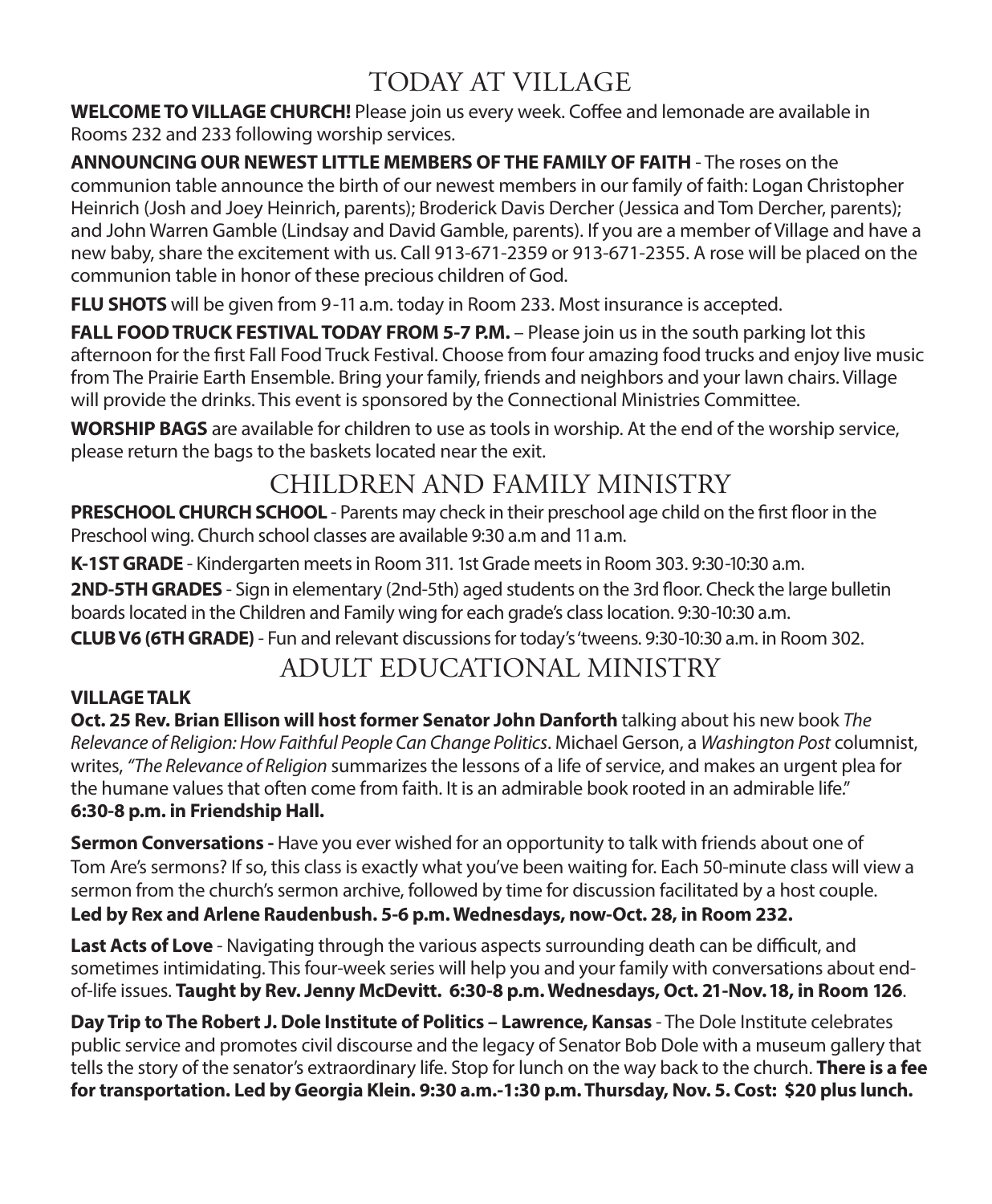# CONNECTIONAL MINISTRIES

**WEDNESDAY NIGHT DINNER OCT. 21** - Pork fajitas, vegetable fajitas, flour & corn tortillas, Mexican rice, beans, salad bar, dessert. Price is \$7 for full buffet, \$6 for salad bar, dessert & drink, \$3 for children ages 3-10, ages 2 & under are free. Call 913-671-2334 or email stacy.fischer@villagepres.org, or go to villagepres.org under Connectional Ministries to make a reservation.

## COMPUTER MINISTRY

**INTERMEDIATE COMPUTER CLASSES** will be from 1-2:30 p.m. Tuesdays, Oct. 27-Nov. 17, or from 6:30-8 p.m. Wednesdays, Oct. 28-Nov. 18, in Room 316. Email or call stacy.fischer@villagepres.org or 913-671-2334 to sign up for classes.

## ENVIRONMENTAL ACTION COMMITTEE

**SHOE-IN IN OCTOBER** - Bring your gently used footwear to church, and place them in the barrels that are located inside the south entrance of the church and near the north ramp door on the ground floor. All sizes and types are needed. Shawnee Community Services will be re-distributing these shoes free to those in need in the Kansas City area. Call Bob Siemens at 913-268-5107 for more information.

## MISSION

**FOOD PANTRY** - Next week you will be receiving the list of items needed to complete one of the Thanksgiving Baskets for the Food Pantry's clients. Collection starts on Nov. 1. For the final weeks in October, the Pantry is asking for hearty soups, a very important staple in the clients' diet. Please bring several cans with you to church on each visit. The Clothes Closet is accepting gently worn, clean and sized cold weather clothing.

**BLOOD DRIVE** - Village will host a blood drive from 11 a.m.-6 p.m. on Tuesday, Oct. 20, in Rooms 132 and 133. To make an appointment online visit esavealifenow.org and use sponsor code of "villagepres" or stop by our registration table in Friendship Hall from 9 a.m. to noon today. Contact Ann Colston at 913-722-0165 or acolston1113@gmail.com for additional details.

**HEARTLAND HABITAT FOR HUMANITY** invites members to the first Community Partner Open House from 11 a.m.-2 p.m. on Friday, Oct. 23, at 223 Mill St. in Kansas City, Kansas. Enjoy a free lunch as you tour the current build plan and learn about their latest home efficiency technology that helps consumers keep their cost of living low and their home affordable. To RSVP by Oct. 19, call Brenda at 913-342-3047.

# PASTORAL CARE AND COUNSELING

**LATEST FINDINGS IN ALZHEIMER'S DISEASE RESEARCH** – Dr. Jeffrey Burns, co-director of the Alzheimer's Program at KU Hospital, will present the latest research findings for this disease at 5 p.m. on Thursday, Oct. 22, in Room 228. Stephen Ministry sponsors this presentation. All are welcome to come.

**FLOWERS BRING JOY** – Every Sunday volunteers take a little bit of sunshine when they deliver flowers to those members who may be in the hospital or in a rehab or assisted living facility. Each volunteer chooses when and how many times a year he/she can deliver flowers. The average time commitment is less than one hour. We need your help! If you would like to volunteer, contact Nancy Skidmore at 913-491-3257 or NancySkidmore48@gmail.com.

# PRESBYTERIAN WOMEN

**PAGE TURNERS MEETING OCT. 27** – This will be a group effort, presenting reviews of three books by Robert Louis Stevenson: *Kidnapped, Treasure Island*, and *The Strange Case of Dr. Jekyll and Mr. Hyde*. Last year the group was inspired to read these books after reading and discussing *Under the Wide and Starry Sky*, a book about Stevenson's life. Page Turners meet in Room 127 on the fourth Tuesday of the month at 9:30 a.m. All are welcome to join the discussion or to just enjoy listening.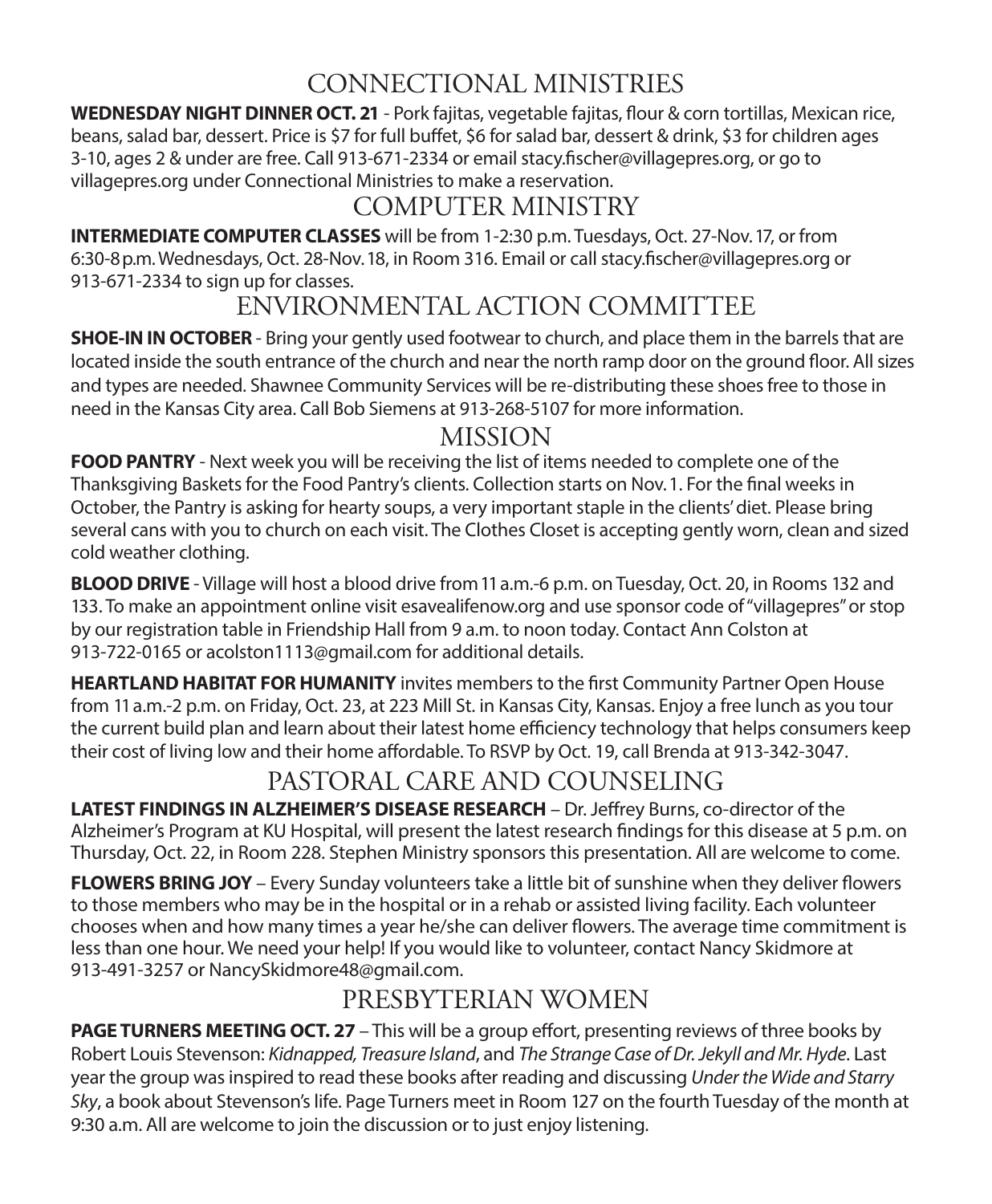## YOUTH MINISTRY

**HIGH SCHOOL & MIDDLE SCHOOL SUNDAY SCHOOL** - meet in the Youth Loft at 9:30 a.m. Room 333. **CHEER H.S. YOUTH GROUP** – meets on Sunday evenings from 6:30-8:30 p.m. in the Youth Loft, Room 333. **TWOSDAYS** – Middle schoolers join us Tuesday after school from 4-5:30 p.m. in the Youth Loft, Room 333. **GPS M.S. YOUTH GROUP** – meets on Wednesday evenings from 6:30-8 p.m. in the Youth Loft, Room 333. **WINTER SKI TRIP FORMS** – are available online at villagepresyouth.org/forms. All 7-12 graders, join us from Jan.15-19, 2016.

**BOY SCOUT TROOP 91 ANNUAL HOLIDAY WREATHS AND GARLAND SALE** - The Boy Scouts of Troop 91 will be selling beautiful holiday wreaths and garlands from 8:30 a.m.-12:15 p.m. today and Oct. 25. This is the main fundraiser for the Troop. You will find tables near the south doors of the church facing the main parking lot. Stop by and choose from freshly made, long-lasting evergreen garlands, pine cones, centerpieces and wreaths for yourself, or to send as a gift to relatives and friends. Deliveries will arrive on Nov. 22 & 29. Your support is greatly appreciated.

## **Endowment Trust**

Is Village Church Endowment Trust included in your estate plan? Let us know and become a member of the Meneilly Society. Call Molly Sirridge at 913-671-2325 or email her at molly.sirridge@villagepres.org.

## **Village Church Family Development Center at 99th & Mission: Follow Pearce for Project Updates!**

Pearce Construction is gearing up to keep the constituents of Village Presbyterian Church apprised of the construction progress at the new Child & Family Development Center. For the most up-to-date news, photos and information on the construction project, please LIKE Pearce Construction on Facebook at https://www.facebook.com/ Pearce-Construction-369218803277189/timeline/ or follow them on Twitter@PearceGC.

You may also sign up for their newsletter at www.pearceconstruction.com. Pearce is excited to be a part of this project and to share its progress with the Village congregation!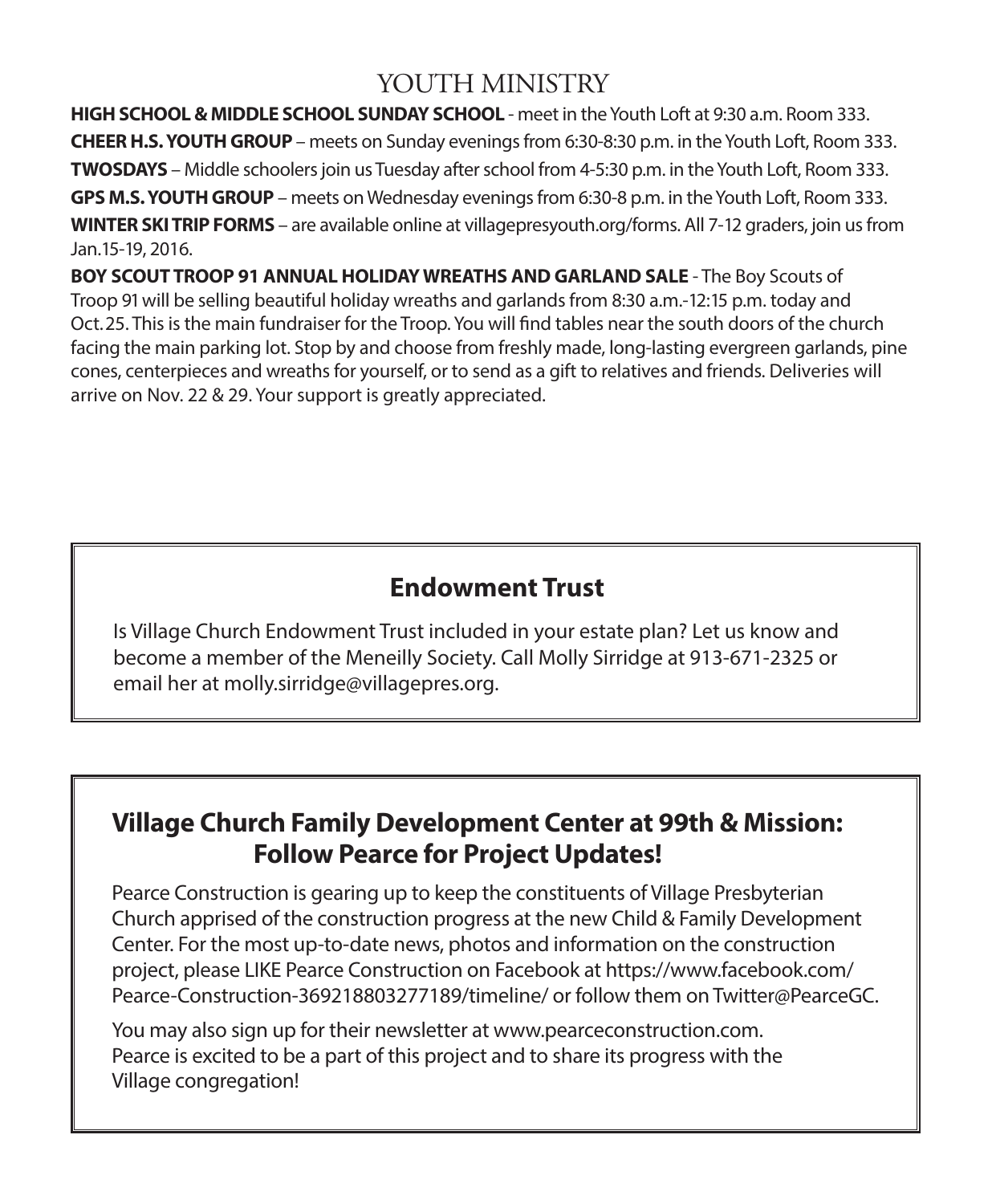

**Bring your family** and your lawn chairs and choose from four amazing, gourmet food trucks, from 5-7 p.m. today in the south parking lot. Food is very reasonably priced. Drinks will be provided.

Kick back and enjoy these good eats while listening to a live blues band, **The Prairie Earth Ensemble**.

Our food trucks include:

ing hickory-smoked ribs, brisket, pulled pork, hot links and mass and specialty items.<br> **s City** - featuring carnitas, chicken, fish tacos, loaded nachos<br> **Sistro** - featuring gourmet burgers, crawfish mac & cheese<br> **ruise KC BBQ** - featuring hickory-smoked ribs, brisket, pulled pork, hot links and many other side dishes and specialty items.

**Crave of Kansas City** - featuring carnitas, chicken, fish tacos, loaded nachos and more!

**Beauty of the Bistro** - featuring gourmet burgers, crawfish mac & cheese and more!

**The Cupcake Cruiser** - featuring luscious dessert cakes.

This event is sponsored by the Connectional Ministries Committee. Contact Cindy Wilcox at 913-671-2331 for more information.